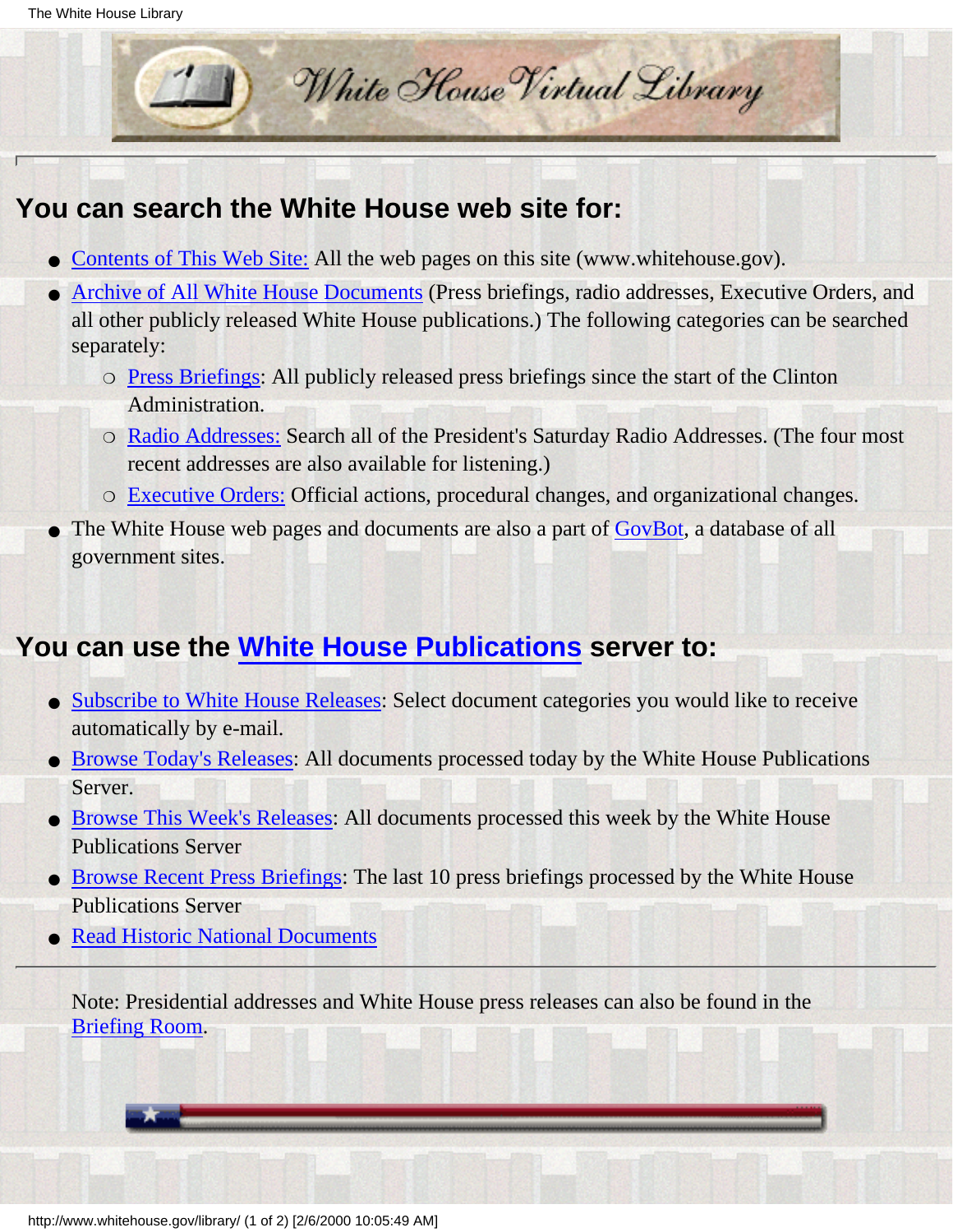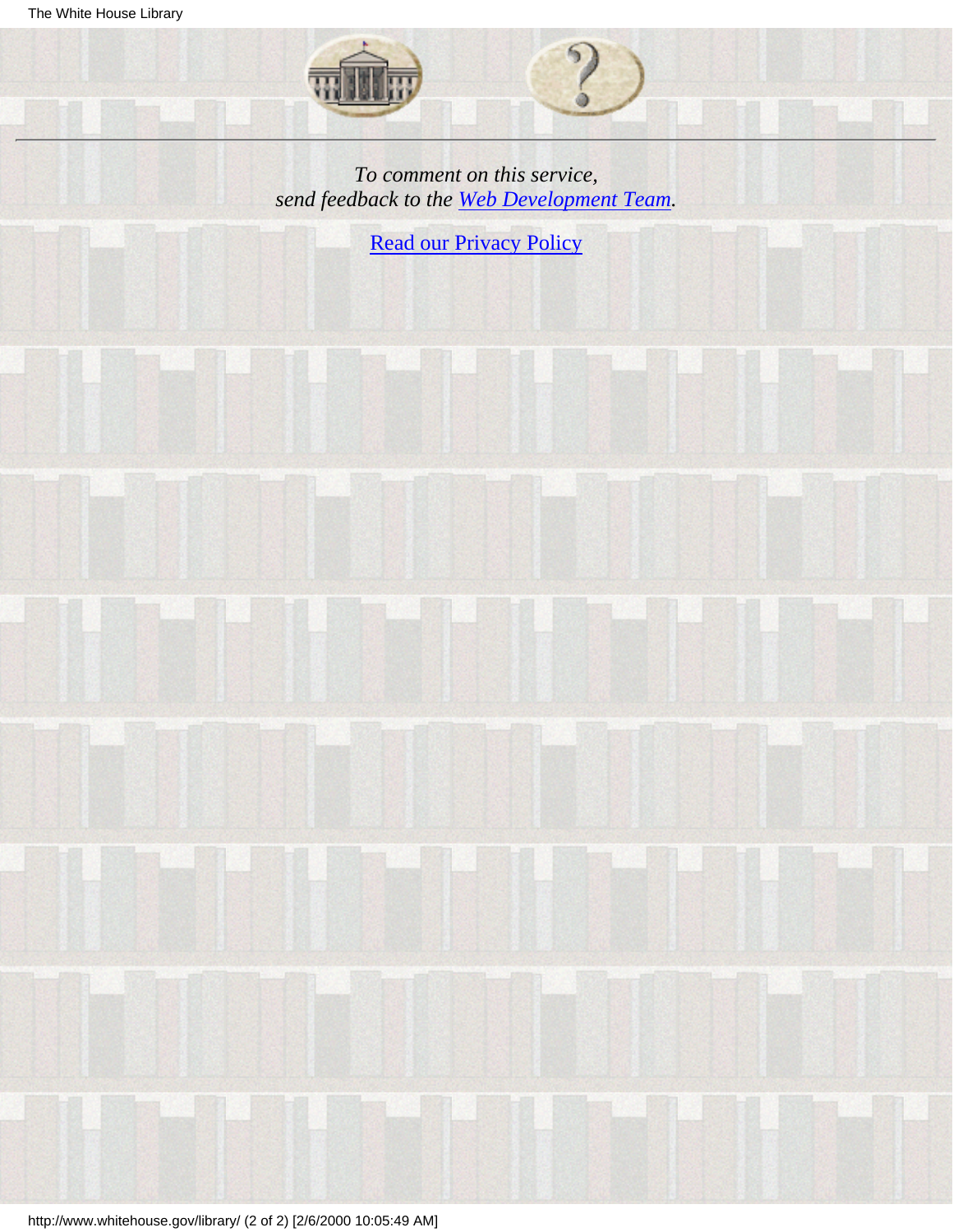<span id="page-2-0"></span>

# **Search All White House Publications**

Search all White House Publications by keywords and document type within date ranges.

|                                                                                      | Words:                       | substance abuse parity |  |  |
|--------------------------------------------------------------------------------------|------------------------------|------------------------|--|--|
|                                                                                      | Type:                        | <b>All Documents</b>   |  |  |
|                                                                                      | Start:<br>20<br>1993         | January                |  |  |
|                                                                                      | End:<br>20<br>2001<br>Limit: | January<br>40          |  |  |
|                                                                                      |                              | Search Documents       |  |  |
|                                                                                      |                              |                        |  |  |
| http://www.pub.whitehouse.gov/search/everything.html (1 of 2) [2/6/2000 10:05:59 AM] |                              |                        |  |  |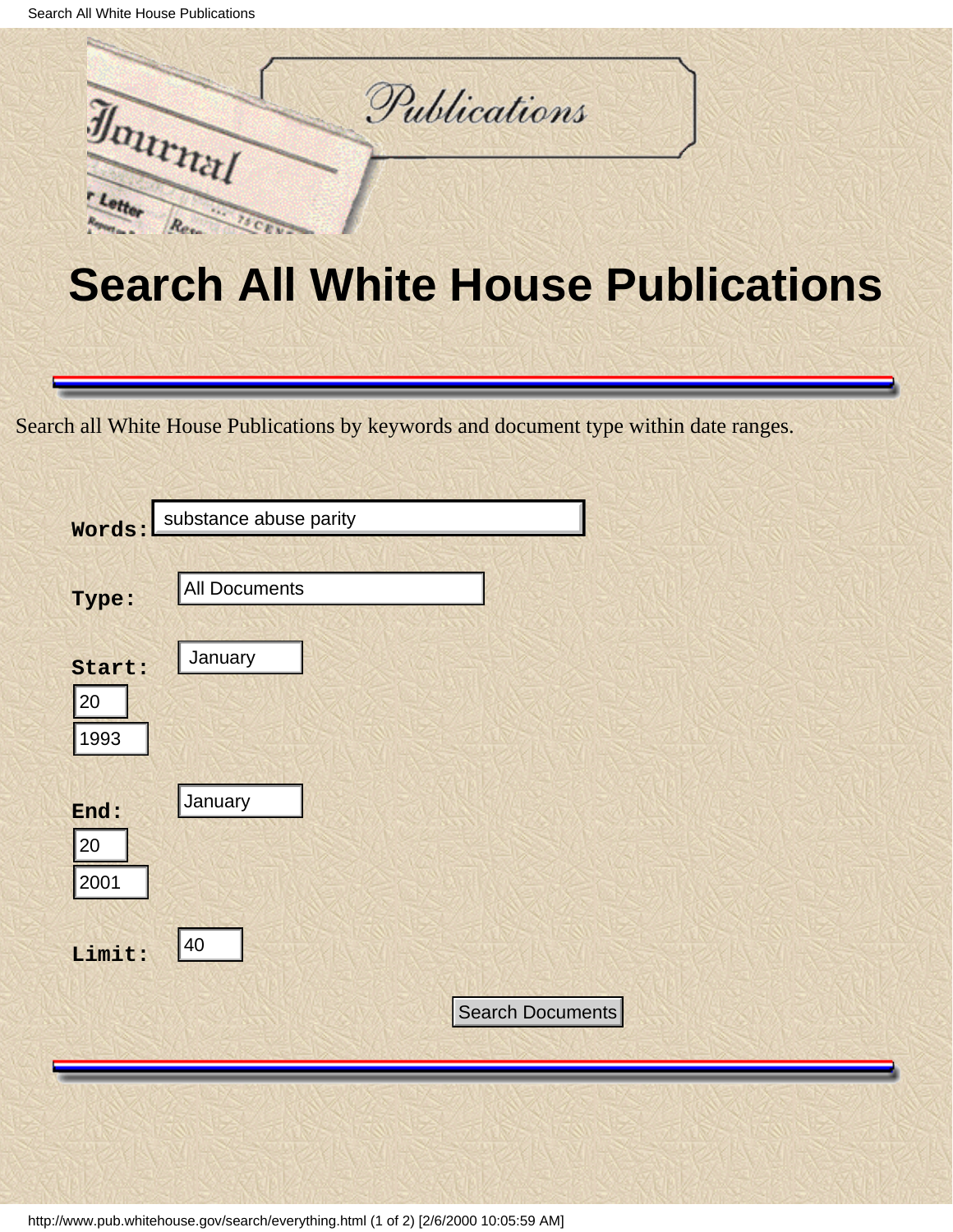Search All White House Publications



*To comment on this service, send feedback to the [Web Development Team](http://www.whitehouse.gov/cgi-bin/Correspondence/Mail_Developers) .*

**[Read our Privacy Policy](http://www.whitehouse.gov/WH/html/privacy.html)**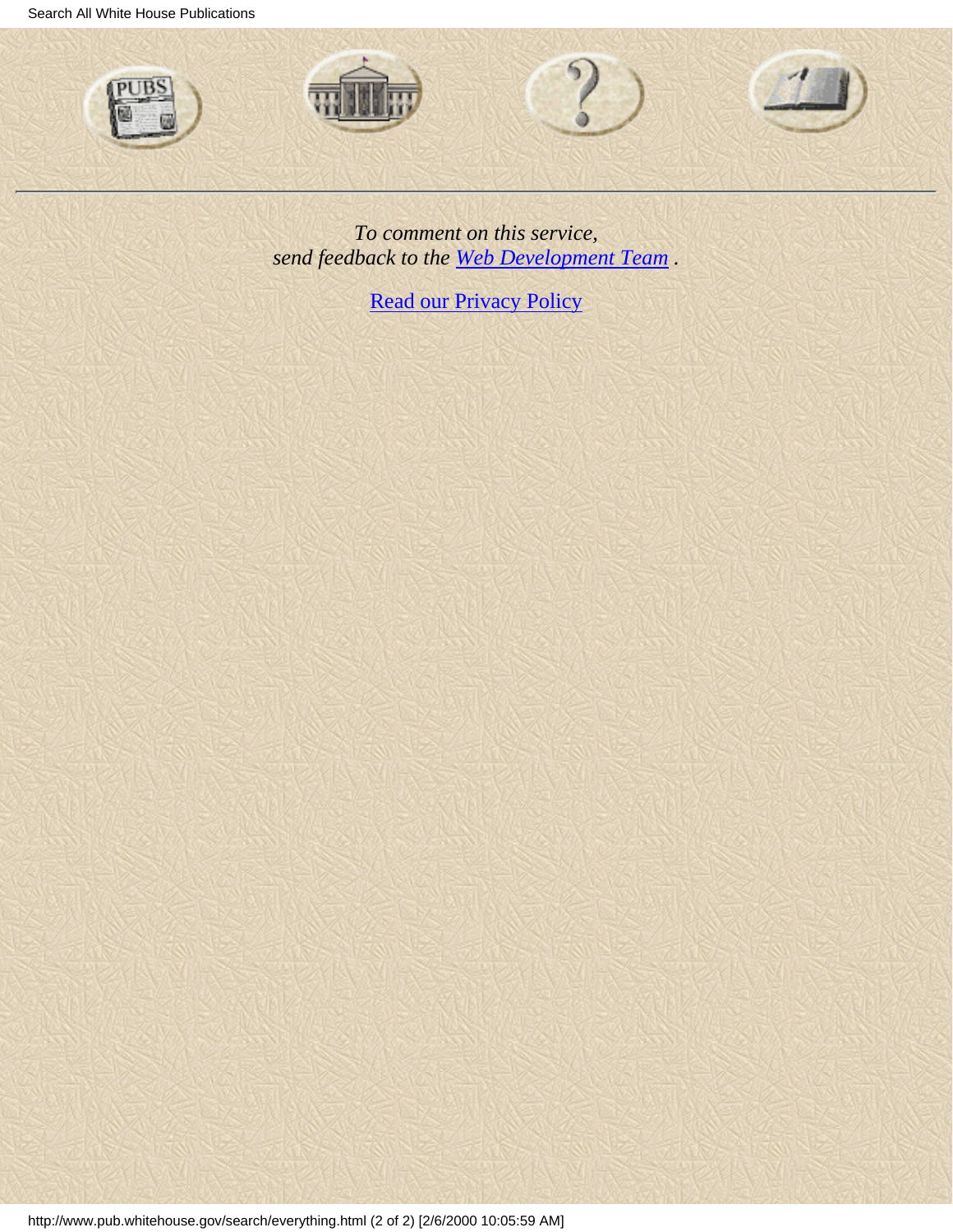

## **Retrieval Results White House Publications**

The 9 documents released between January 20, 1993 and February 6, 2000 whose categories include EVERYTHING and which contain `parity', `abuse', `substance'.

| <b>Date</b>     | <b>Document Title</b>                                         | <b>Characters</b> |  |
|-----------------|---------------------------------------------------------------|-------------------|--|
| (Document Text) |                                                               |                   |  |
| 1.1999-06-07    | <b>Fact Sheet on Myths and Facts About Mental Illness</b>     | 9283              |  |
| 2.1999-06-06    | <b>Press Briefing on White House Mental Health Conference</b> | 28349             |  |
| 3.1999-06-05    | <b>Press Briefing by Chris Jennings</b>                       | 6522              |  |
| 4.1999-06-07    | <b>Press Paper on New Mental Health Initiatives</b>           | 9179              |  |
| 5.1999-06-05    | <b>Radio Address Paper</b>                                    | 4793              |  |
| 6.1999-06-05    | <b>Press Briefing by Chris Jennings</b>                       | 6522              |  |
| 7.1996-08-21    | <b>Press Briefing by Mike McCurry</b>                         | 30352             |  |
| 8.1996-08-20    | <b>Press Briefing by Mike McCurry</b>                         | 32310             |  |
| 9.1994-04-08    | <b>Minneapolis Town Hall Meeting on Healthcare</b>            | 80217             |  |









*To comment on this service, send feedback to the [Web Development Team](http://www.pub.whitehouse.gov/correspondence/feedback.html).*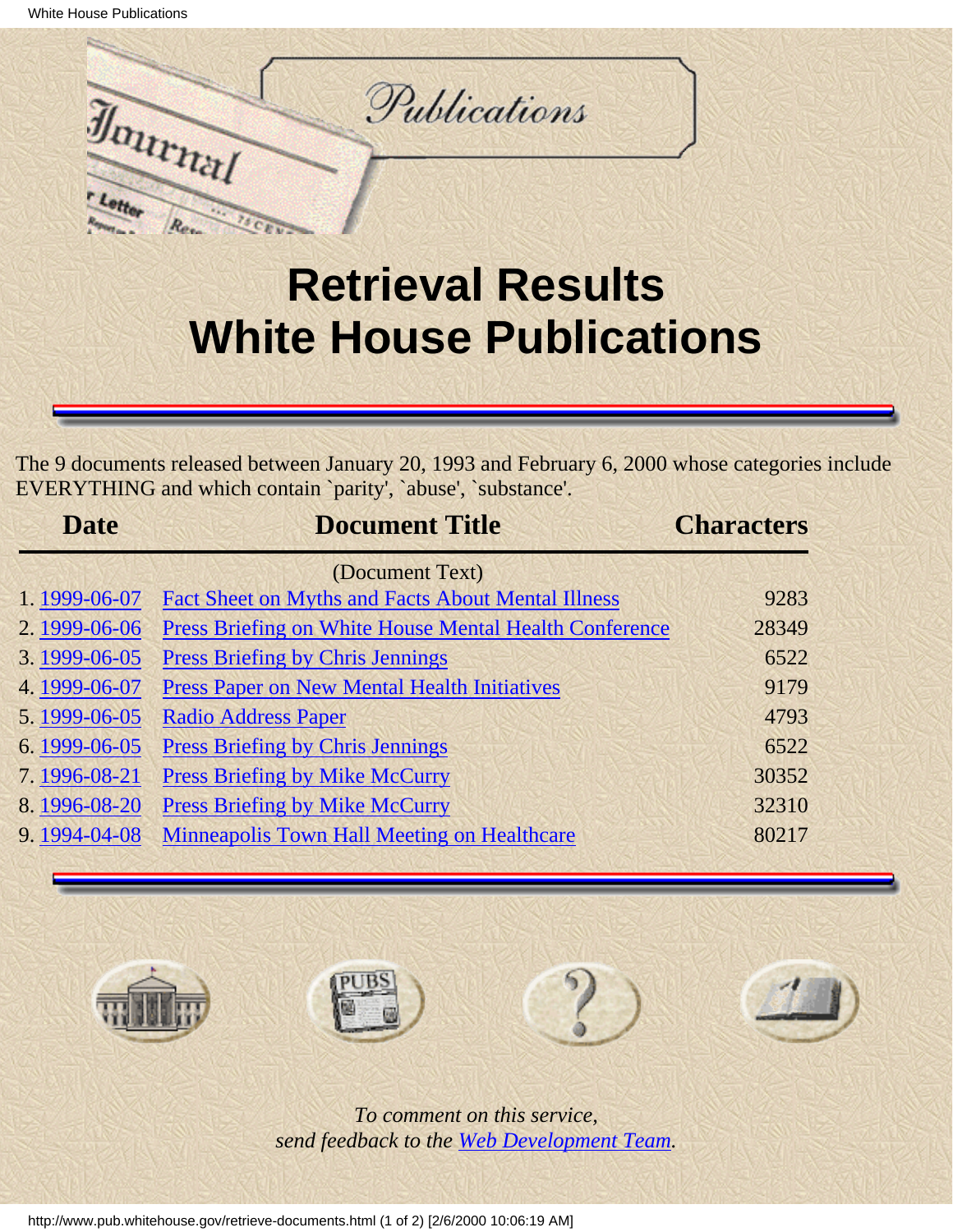[Read our Privacy Statement](http://www.whitehouse.gov/WH/html/privacy.html)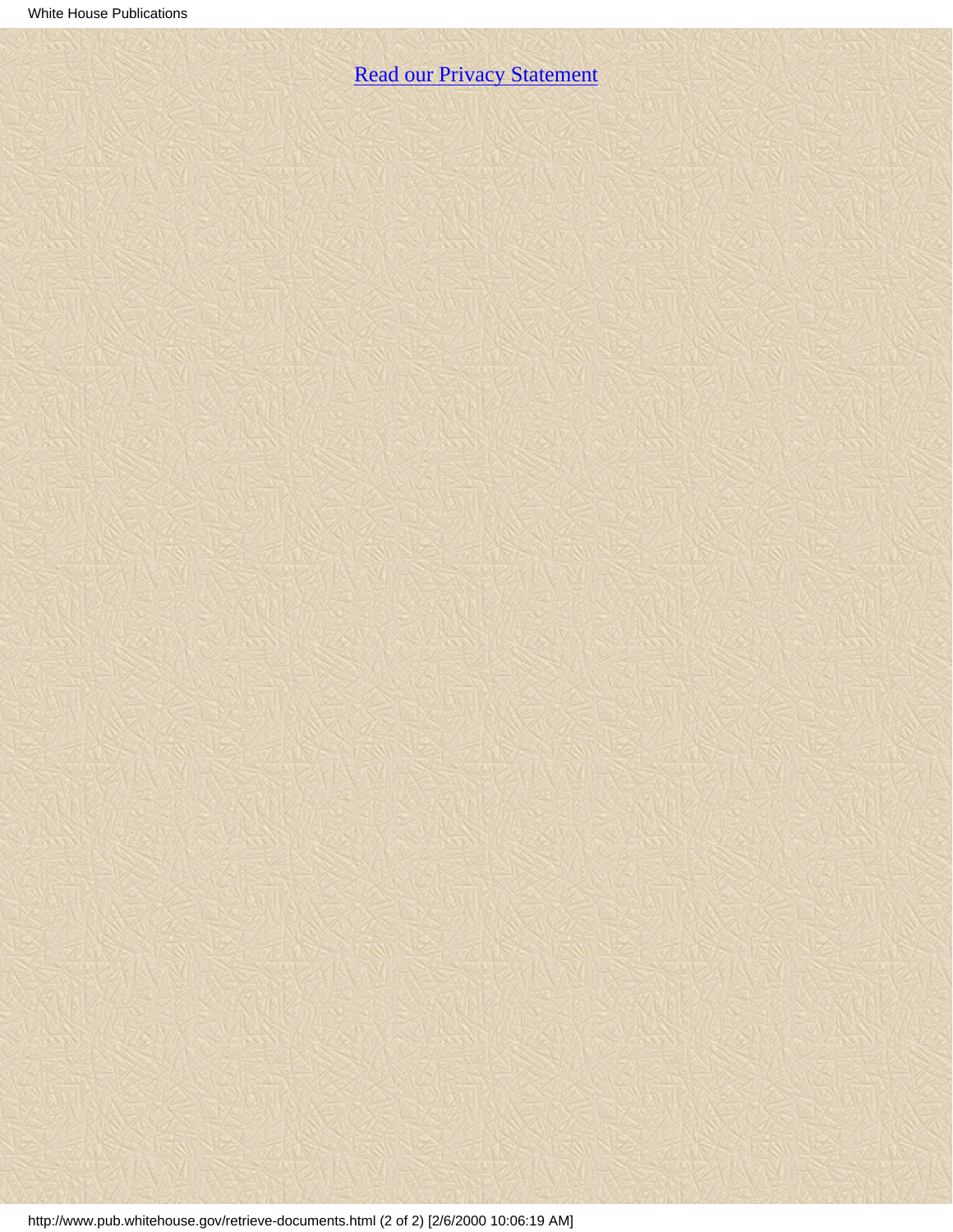<span id="page-6-0"></span>http://www.pub.whitehouse.gov/uri-res/I2R?urn:pdi://oma.eop.gov.us/1999/6/7/18.text.1

#### THE WHITE HOUSE

 Office of the Press Secretary \_\_\_\_\_\_\_\_\_\_\_\_\_\_\_\_\_\_\_\_\_\_\_\_\_\_\_\_\_\_\_\_\_\_\_\_\_\_\_\_\_\_\_\_\_\_\_\_\_\_\_\_\_\_\_\_\_\_\_\_\_\_\_\_\_\_\_\_\_\_\_\_\_

For Immediate Release and the Second State of Tune 7, 1999

#### CLINTON-GORE ADMINISTRATION UNVEILS NEW INITIATIVES TO ADDRESS MENTAL HEALTH

June 7, 1999

Today, at the first-ever White House Conference on Mental Health, chaired by the President's Mental Health Advisor Tipper Gore, the Clinton-Gore Administration will unveil unprecedented measures to improve mental health. "To improve the health of our nation, we must ensure that our mental health is taken as seriously as our physical health. That is why we are taking new steps to break down the myths and misperceptions of mental illness, highlight new cutting-edge treatments, and encourage Americans to get the help they need." said Tipper Gore.

The Administration's proposals provide parity, improve treatment, bolster research, and expand community responses to help those with mental illnesses. Highlights of these initiatives include:

-- Ensuring that the Federal Employees Health Benefits Plan (FEHBP) - the nation's largest private insurer -- implements full mental health and substance abuse parity. Today, the Office of Personnel Management is sending a letter to the 285 participating health plans informing them that they will have to offer full mental health and substance abuse parity to participate in the program. This step will provide full parity for nine million beneficiaries by next year and ensure that the Federal government leads the way to providing parity. The Department of Labor is also launching a new outreach campaign to inform Americans about their rights under the Mental Health Parity Act of 1996.

-- Accelerating progress in research. In July, the National Institute of Mental Health (NIMH) will launch a \$7.3 million landmark study to explore the nature of mental illness and treatment nationwide and to help guide strategies and policy. This new study will collect information on mental illness, including the prevalence and duration of mental illness as well as the types of treatment that are most commonly used. NIMH will also announce the launch of two new clinical trials, investing a total of \$61 million, to build on effective treatments for those affected by mental illness.

-- Encouraging states to offer more coordinated Medicaid services for people with mental illness. Millions of Americans with severe mental illness rely on Medicaid to pay for their health care. To encourage states to make the most effective services available, the Health Care Financing Administration (HCFA) will advise all state Medicaid directors that: (1) Medicaid will reimburse for services provided in Assertive Community Treatment (ACT) programs targeting people with the most severe and persistent mental illness; (2) Medicaid recipients are entitled to medications approved by FDA for the treatment of serious mental illnesses; and (3) states should educate Medicaid providers and beneficiaries about their ability to enter into "advance planning directives" that set out treatment guideline for people who became severely incapacitated in the future.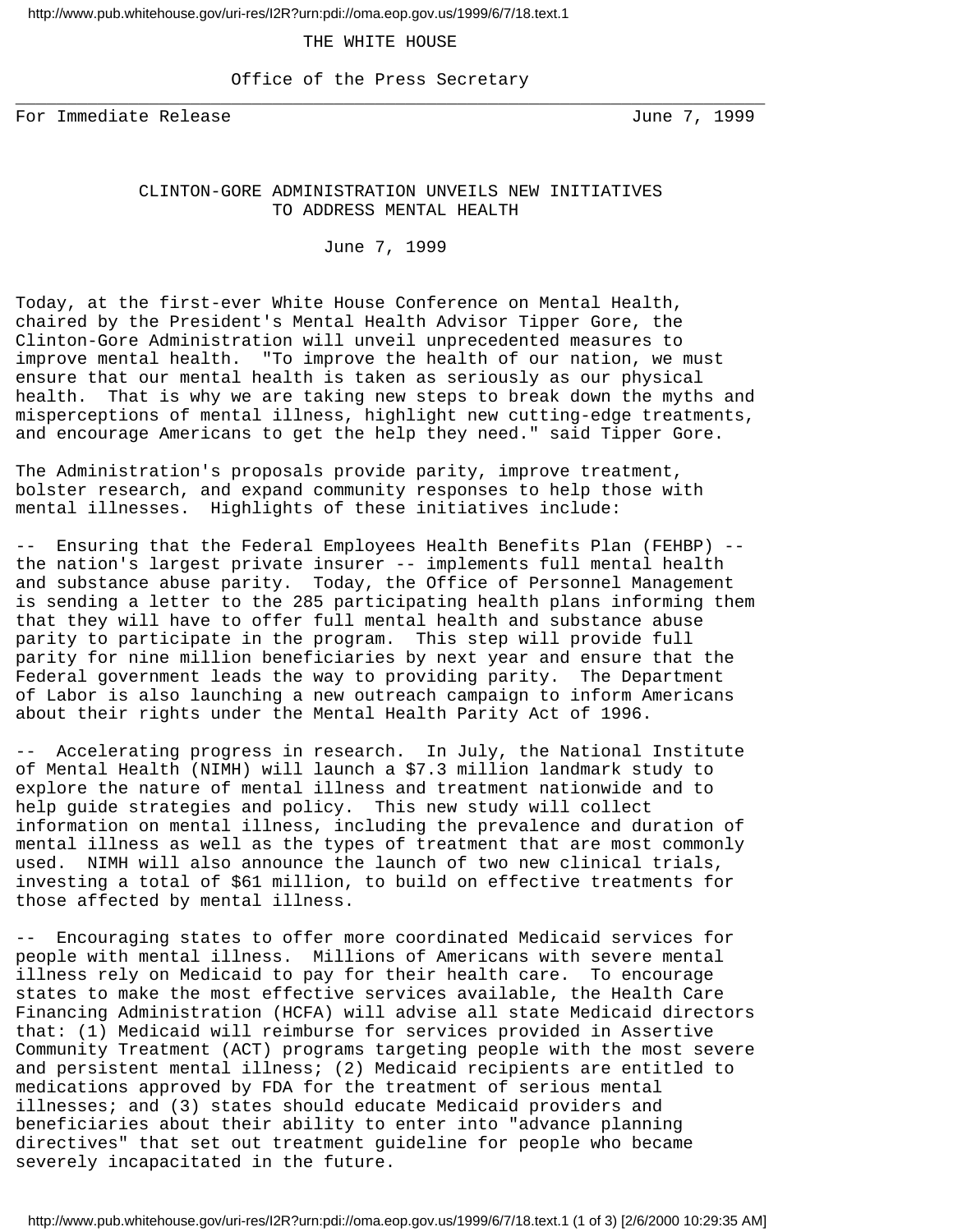-- Launching a pilot program to help people with mental illness get the quality treatment they need to return to work. Of the 4.7 million Americans that receive Social Security Disability Insurance (SSDI), the Social Security Administration (SSA) estimates that approximately one in nine (about 500,000) has an affective disorder (such as depression or a bipolar disorder). Research suggests that many people suffering from these disorders could get effective treatment and perhaps return to work. The Administration will launch a new five-year, \$10 million demonstration to provide treatment for SSDI beneficiaries with affective disorders. This project complements the Jeffords-Kennedy-Roth-Moynihan legislation that allows people to buy into the Medicaid or Medicare program when they return to work.

-- Educating older Americans and their health professionals about the risks of depression. Five million Americans over the age of 65 suffer from some form of depression, but many do not recognize their symptoms as depression and do not receive the treatment they need. The NIMH and the Administration on Aging (AoA) will launch an outreach initiative to educate the elderly and their healthcare professionals about mental illness. The Department of Veteran Affairs will also launch six new study sites to test two modes of primary care for older Americans with mental health and/or substance abuse disorders.

-- Reaching out to vulnerable homeless Americans with mental illnesses. The Department of Housing and Urban Development is launching a new initiative to encourage communities to create safe havens where homeless mentally ill Americans can get treatment and care. HHS will also launch a two-year, \$4.8 million grant program to study the treatment, housing, education, training, and support services needed by homeless women and their children given to as many as 2,000 homeless mothers and their 4,000 children, many of whom suffer from mental illnesses. The Department of Veteran Affairs will double the number of "stand down" events to reach out to homeless Americans with mental illness to help them get the treatment and services they need.

Implementing new strategies to meet the mental health needs of crime victims. To ensure that the federal response to community crises, like acts of terrorism or mass violence, includes a strong mental health component, the Administration is announcing a new interagency partnership between the Department of Justice's Office for Victims of Crime and the Center for Mental Health Services within the Substance Abuse and Mental Health Services Administration (SAMHSA). This partnership also will ensure that strategies are in place to address the mental health needs of victims of violent crime.

-- Developing and implementing new strategies to address mental illness in the criminal justice system. SAMHSA and DOJ are hosting a conference later this summer to focus on how the criminal justice system can prevent crime by mentally ill people, and address the needs of offenders with mental illness. Following this conference, DOJ will launch an outreach effort to educate the criminal justice community on how better to serve people with mental health needs. This initiative will include a new partnership with the National GAINS center so that communities interested in pursuing these approaches can get technical assistance and ideas about how to implement successful strategies.

-- Implementing a new comprehensive approach to address combat stress in the military. At least 30 percent of those who have spent time in war zones experience combat stress reaction. Today the President will direct the Department of Defense to report back within 180 days on an